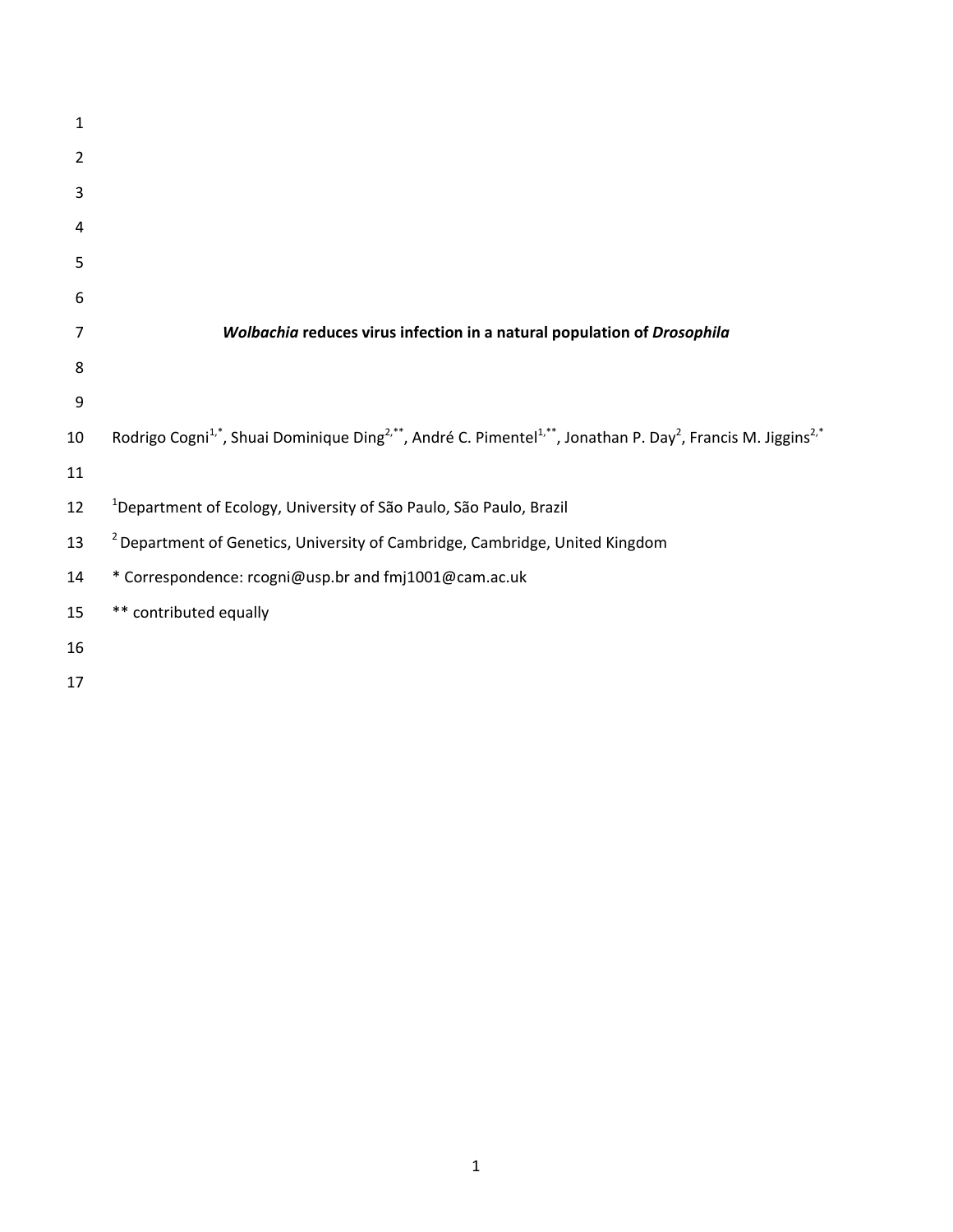#### 18 **Abstract**

- 19 *Wolbachia* is a maternally transmitted bacterial symbiont that is estimated to infect approximately half
- 20 of arthropod species. In the laboratory it can increase the resistance of insects to viral infection, but its
- 21 effect on viruses in nature is unknown. Here we report that in a natural population of *Drosophila*
- 22 *melanogaster,* individuals that are infected with *Wolbachia* are less likely to be infected by viruses. By
- 23 characterising the virome by metagenomic sequencing and then testing individual flies for infection, we
- 24 found the protective effect of *Wolbachia* was virus-specific, with the prevalence of infection being up to
- 25 15% greater in *Wolbachia-*free flies. The antiviral effects of *Wolbachia* may contribute to its
- 26 extraordinary ecological success, and in nature the symbiont may be an important component of the
- 27 antiviral defences of insects.
- 28

## 29 **Introduction**

- 30 *Wolbachia* is an alphaproteobacterium that lives within the cytoplasm of arthropod cells and is
- 31 maternally transmitted. It infects approximately half of arthropod species  $^1$ , and many strains
- 32 manipulate host reproduction, most commonly by inducing cytoplasmic incompatibility (CI)<sup>2</sup>. CI allows
- 33 *Wolbachia* to invade populations by causing embryonic mortality when uninfected females mate with
- 34 infected males, hence conferring a selective advantage to infected females <sup>3,4</sup>. *Wolbachia* can also
- protect *Drosophila* species against RNA viruses 5,6 35 . Combined with *Wolbachia's* ability to invade
- 36 populations due to CI, this provides a way to modify natural insect populations to make them resistant
- 37 to viral infections. *Wolbachia* has been transferred from *Drosophila* to the mosquito *Aedes aegypti,*
- 38 where it limits the replication of dengue virus as well as chikungunya, yellow fever, Zika and West Nile
- 39 viruses <sup>7-10</sup>. When *Wolbachia*-infected mosquitoes were released into the wild, the bacterium spread
- 40 through the mosquito populations by CI<sup>11</sup>, and large field trials have shown substantial reductions in
- 41 dengue incidence in the human population  $12,13$ .
- 42 While the antiviral effects of *Wolbachia* have great value in the field of public health, their ecological 43 importance is far from clear. As *Wolbachia* is estimated to infect 52% of arthropod species <sup>1</sup>, it may be a 44 major component of antiviral defences in nature. However, studies on the antiviral effects of *Wolbachia*  45 have largely been performed under laboratory conditions and frequently with artificial routes of 46 infection. *Wolbachia* protects wild mosquitoes against dengue virus, but here *Wolbachia* has been 47 artificially transferred into the mosquito, resulting in an activation of immune defences that is not typical of natural host-*Wolbachia* associations <sup>14</sup> 48 . Furthermore, two studies of natural populations of 49 *Drosophila melanogaster* have failed to find evidence of *Wolbachia* protecting infected insects against
- 50 viral infection <sup>15,16</sup>, so there is currently no evidence that *Wolbachia* is a natural antiviral defence of 51 insects  $14,17$ .
- 52 If antiviral protection is present in nature, *Wolbachia* may frequently be a mutualist that defends its 53 host against infection. This may explain why *Wolbachia* strains that do not cause CI and have no obvious 54 phenotypic effect can invade and be maintained in populations. For example, the *Wolbachia* strain *w*Au 55 spread through Australian populations of *Drosophila simulans* despite not causing CI<sup>18</sup>. In the same host 56 species, the *w*Ri *Wolbachia* strain has evolved to become a mutualist, but the cause of the fitness 57 benefit is unknown <sup>19</sup>. The benefits provided by antiviral protection could also allow CI-inducing strains 58 of *Wolbachia* to invade new populations and species. Theory predicts that CI can only invade when local 59 infection frequencies becomes sufficiently high to offset imperfect maternal transmission and infection 60 costs <sup>20</sup>. However, recent data suggested that *Wolbachia* can spread from arbitrarily low frequencies <sup>18</sup>.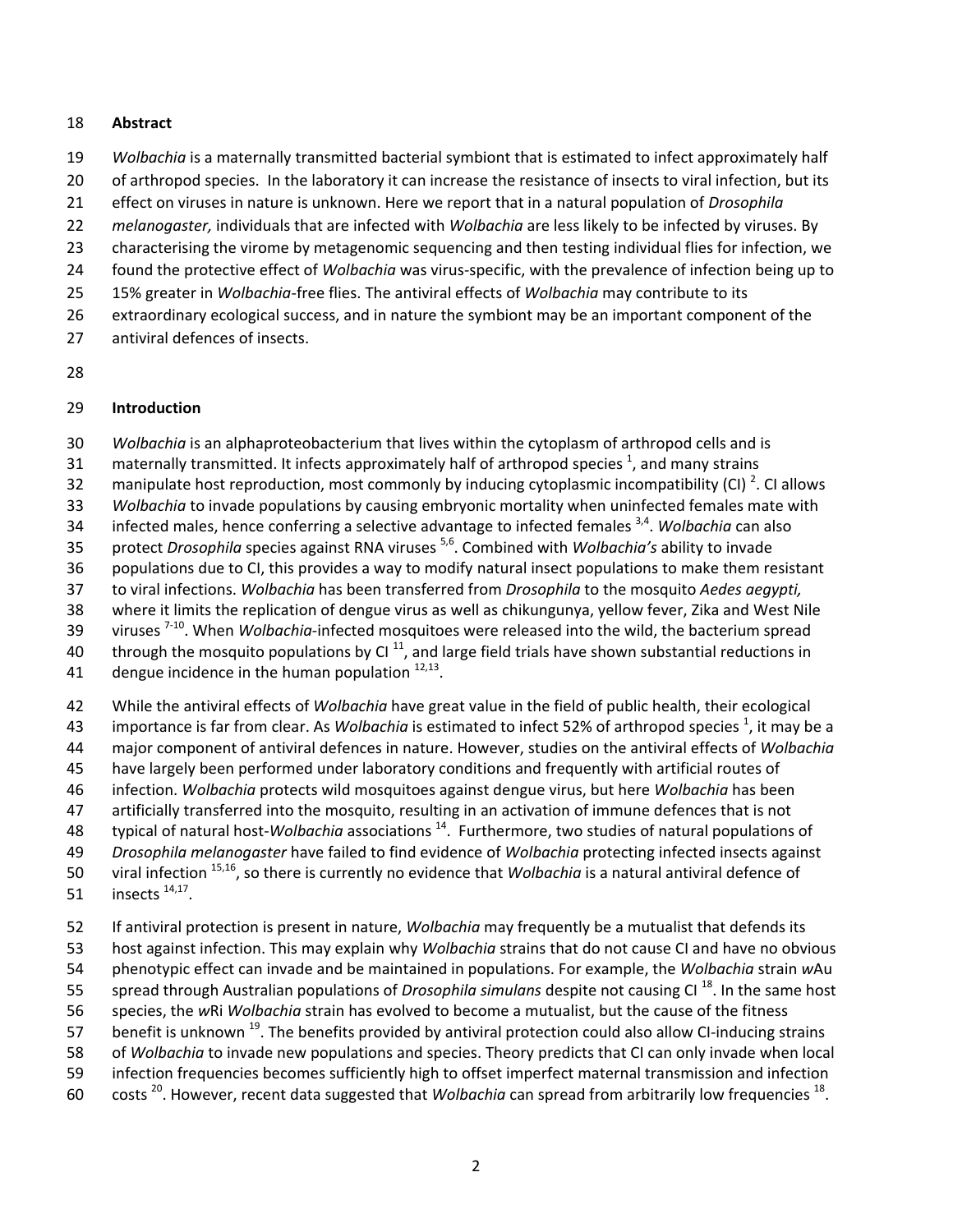- 61 This can be explained if there is a fitness advantage for the host caused by *Wolbachia,* which may be its
- 62 antiviral effects*.*
- 63

# 64 **Results**

# 65 **Wild** *Drosophila melanogaster* **harbour a diverse community of viruses**

66 We collected 1014 male *D. melanogaster* from an orchard in Connecticut, USA and extracted RNA from 67 single flies. To characterize the diversity of viruses in this population in an unbiased way, we pooled RNA

68 from groups of 23 flies to generate 40 RNAseq libraries. These were mapped to the published genome

69 sequences of *D. melanogaster,* the *Wolbachia* strain *w*Mel and known *Drosophila* viruses. The

- 70 unmapped reads were then assembled to identify novel *Drosophila*-associated viruses (see methods for
- 71 inclusion criteria).
- 72 We identified 30 viruses associated with *D. melanogaster* in this population (Figure 1). There was a wide
- 73 range of abundance, with approximately 260,000 times more reads from the most abundant virus

74 relative to the least abundant virus (Figure 1). Seventeen of the viruses we identified, including the

twelve most abundant ones, have previously been described as infecting *Drosophila melanogaster* 16,21- 75

- $76$   $^{27}$ .
- 77 We identified thirteen viruses that have not been associated with *D. melanogaster* before. We
- 78 reconstructed the phylogeny of these viruses based on predicted protein sequences, and refer to them
- 79 by the name of the virus family (Supplementary Figure 1). One of these viruses belongs to the
- *Flaviviridae* and is closely related to Hermitage virus from *Drosophila immigrans* <sup>22</sup> 80 . One virus from the
- 81 order *Picornavirales* is closely related to Basavirus sp. A novel virus belonging to the *Tymoviridae* is
- 82 closest to Bee Macula-Like virus 2, which has been detected in several wild bee species <sup>28</sup>. Four novel

83 viruses identified within the *Totiviridae* clustered with Ahus virus from *Culex* mosquitoes <sup>29</sup>, Keenan toti-

- like virus from the fly *Sarcophaga impatiens* <sup>30</sup> 84 and *Leishmania* RNA virus from a trypanosome. One virus
- 85 was a negative sense RNA virus related to Drosophila unispina virus 1<sup>27</sup>. Five viruses belong to the
- 86 Narnaviridae, and these were related to a virus from a fungus (*Plasmopara viticola* lesion associated
- 87 narnavirus 2), an arthropod (Serbia narna−like virus 4-like) and a trypanosome (*Leptomonas seymouri* 88 RNA virus-like). As viruses will be present in the food, environment and pathogens of flies, we would
- 89 caution that the presence of these viruses in our samples does not mean they infected *D. melanogaster,*
- 90 although the close relationship of many of them to other arthropod viruses suggests that some do
- 
- 91 (Supplementary Figure 1).

92 We used our RNAseq data to design PCR primers that matched the eleven viruses present in all our 93 libraries, and tested the panel of 1014 individual flies for infection by quantitative PCR. Viral infection is 94 common, with 93% of flies infected with at least one virus (*N*=938, including data only from samples 95 tested for all 11 viruses). This infection rate was driven by the high prevalence of Galbut virus and Vera 96 virus, which infect 68% and 75% of flies respectively (Figure 1). These belong to the Partitiviridae, a 97 family of viruses with segmented double-stranded RNA genomes. Galbut virus, which has previously 98 been reported to infect most wild *D. melanogaster* <sup>16</sup>, is efficiently vertically transmitted through both 99 males and females, likely explaining its high prevalence<sup>21</sup>. Seven other viruses infected over 10% of flies 100 (Figure 1). The viruses that we assayed by PCR cover a diversity of taxonomic groups, including a double-101 stranded DNA virus (Kallithea virus), a negative-sense RNA virus (*Drosophila melanogaster sigmavirus*),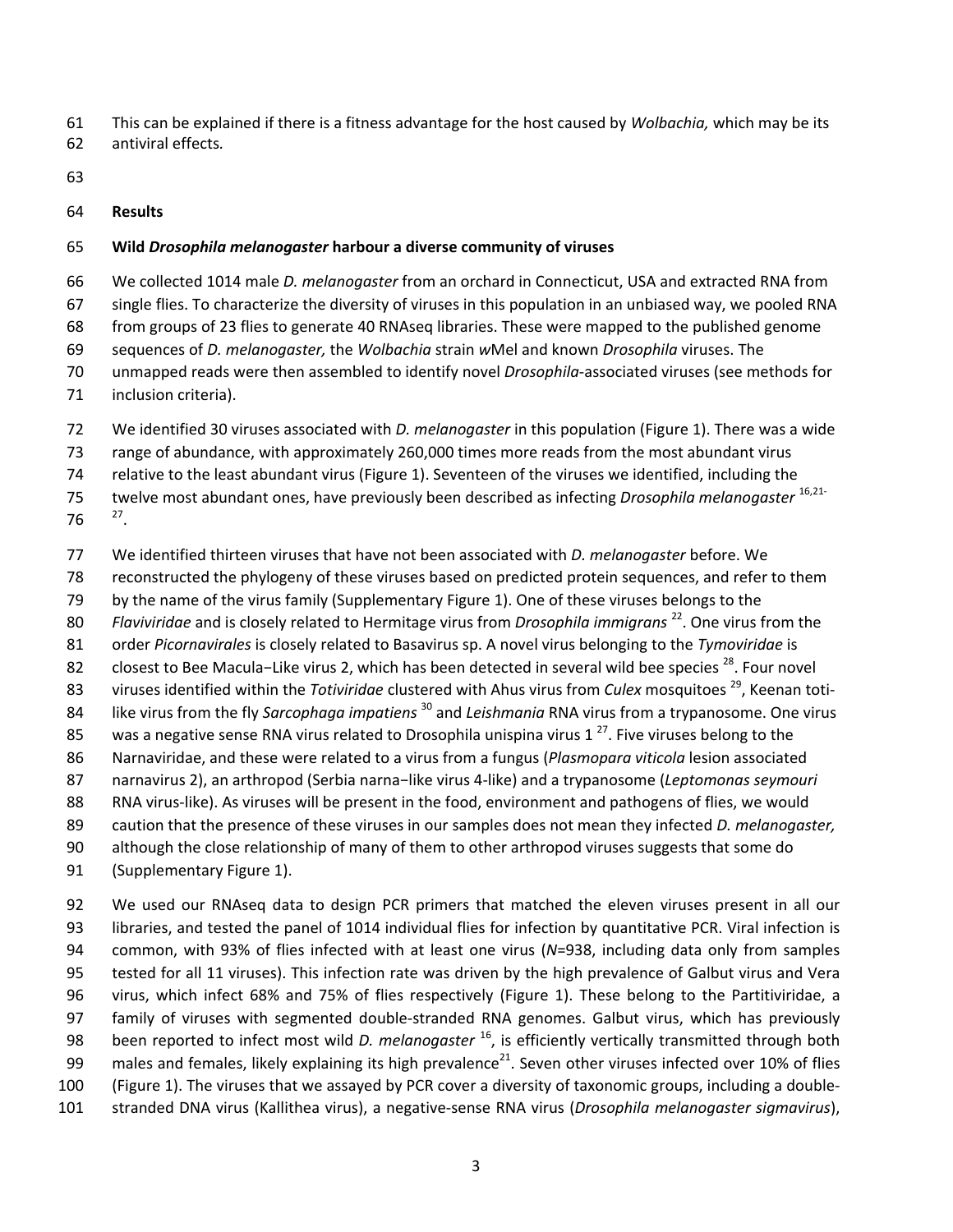- 102 two dsRNA viruses (Vera and Galbut viruses) and six positive-sense RNA viruses (La Jolla, Craigies Hill,
- 103 Motts Mill, Nora, Dansoman, Thika, Kilifi and Drosophila A viruses).
- 104

## 105 **Wolbachia protects wild flies against viral infection**

106 Seventy-one percent of the flies carried *Wolbachia* (*N*=1014), and these flies were infected with fewer

107 viruses. *Wolbachia-*free flies were infected with a mean of 2.85 viruses, which is 15% more than the

108 number of viruses detected in *Wolbachia*-infected flies (2.48 viruses; Wilcoxon rank sum test: *W* =

109 101030, *p* = 0.0005), suggesting the *Wolbachia* is protecting flies against infection in nature.

- 110 We estimated the prevalence of each virus in *Wolbachia*-free and *Wolbachia*-infected flies, and found
- 111 there are no cases where the symbiont completely blocks viral infection (Figure 2a). To quantify the level
- 112 of protection we calculated the risk that a *Wolbachia*-free fly was infected with a virus relative to the
- 113 risk of a fly carrying *Wolbachia* (Figure 2b)*.* In 9 out of 10 cases the risk of infection was greatest in
- 114 *Wolbachia-*free flies (Figure 2a and 2b), and for two viruses this effect was statistically supported (Figure
- 115 2A and 2B; *pmcmc*<0.001). These were a positive-sense RNA virus—Motts Mill virus—where the

116 *Wolbachia-*free flies were 2.73 times more likely to be infected, and the dsRNA partitivirus Vera virus,

- 117 where *Wolbachia-*free flies were 1.19 times more likely to be infected (Figure 2b). For both of these
- 118 viruses we repeated the PCR tests of all the samples using an independent set of primers to verify these
- 119 results (Supplementary Figure 2 a and b).
- 120 As well as reducing the likelihood that flies are infected, *Wolbachia* could reduce viral loads in infected
- 121 flies. To investigate this, we examined viral loads among the virus-infected flies. For nine of the ten
- 122 viruses there is no significant difference between the *Wolbachia-*infected and *Wolbachia-*free flies
- 123 (Supplementary Figure 3; *p*>0.01). However, Galbut virus loads were significantly lower in the presence
- 124 of *Wolbachia* (Figure 2c; *p*=0.0007). Comparing the distribution of viral loads, it is clear that this is
- 125 caused by a minority of flies with strongly reduced viral loads in the *Wolbachia*-infected flies, while most
- 126 individuals have similar loads (Figure 2c). Furthermore, this result still holds if the viral load was not
- 127 normalised to *rpl32* mRNA levels, indicating that it is not an artefact of *Wolbachia* affecting expression
- 128 of the reference gene we used (*F*=14.47, d.f.=1,632, *p*=0.0002).
- 129

# 130 **Discussion**

131 We have found that *Wolbachia* protects wild *Drosophila* against viral infection, with *Wolbachia-*infected 132 flies carrying on average 0.37 fewer viruses. As viruses are common in natural insect populations, this 133 phenotype may benefit many *Wolbachia*-infected insects and partly explain the extraordinary ecological 134 success of *Wolbachia.* If the magnitude of this benefit is sufficient to outweigh the fitness cost of 135 carrying *Wolbachia,* the symbiont will become a mutualist that can invade populations in the absence of 136 other phenotypes. Establishing whether this is the case is particularly important as the *Wolbachia*  137 strains that provide the greatest anti-viral protection tend to be associated with the highest fitness 138 costs, as both traits depend on the density of *Wolbachia* in insect cells <sup>31</sup>. However, even if the benefits 139 of antiviral protection are insufficient to make *Wolbachia* a mutualist and there remains a net fitness 140 cost, then the antiviral phenotype can still reduce this cost, making it more likely that *Wolbachia* can

141 invade populations as a reproductive parasite  $20$ .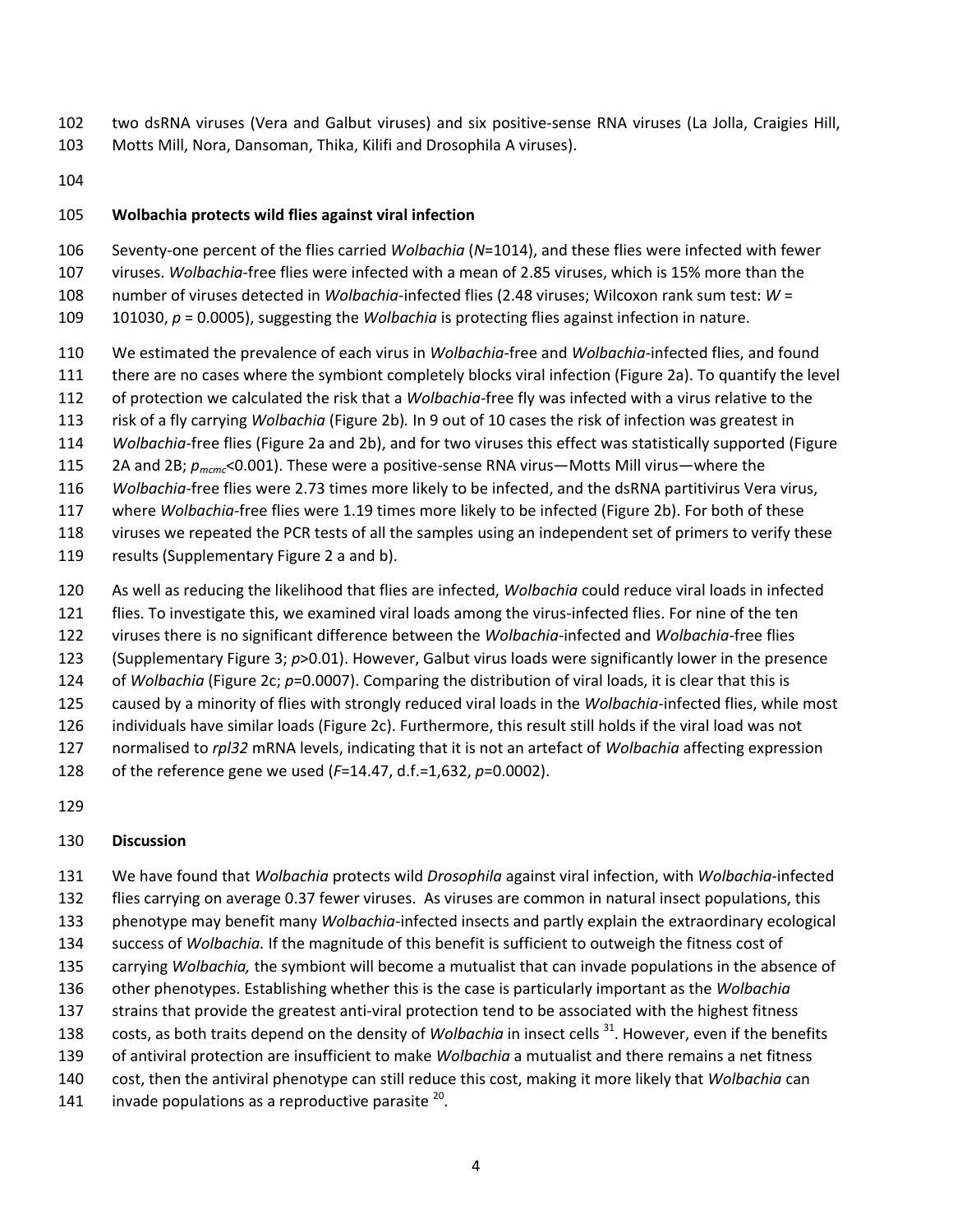- 142 The effect of *Wolbachia* on host fitness will depend not only on the reduction in viral prevalence and
- 143 titre, but also on how harmful virus infection is to the fly. Of the three viruses affected by *Wolbachia,*
- 144 only the phenotypic effects of Galbut virus infection have been reported. Under laboratory conditions
- 145 this virus had only very modest effects on lifespan and fecundity  $32$ . If we speculate that these results
- 146 hold for other viruses affected, and given that *Wolbachia-*infected flies carrying ~0.37 fewer viruses, the
- 147 magnitude of any fitness benefit might be so small as to have minimal impact on *Wolbachia* dynamics. 148 However, harsh competitive conditions can increase the cost of infection, and these may be common in
- 149 the field. For example, flies infected with the *Drosophila melanogaster sigmavirus* appear healthy in the
- 150 laboratory. However, in the field or under competitive laboratory conditions it is estimated to reduce
- fitness by 20-30% 33,34 151 . If this was the case for the viruses affected by *Wolbachia,* then the benefits of
- 152 antiviral protection could be as high as 10%. This is comparable to the fitness benefit of *w*Au that
- 153 allowed it to invade populations of *Drosophila simulans* in the absence of CI<sup>18</sup>.
- 154 An important caveat to this study is that we only investigated males, as we could not reliably
- 155 morphologically identify female *D. melanogaster* to the species level. However, because *Wolbachia* is
- 156 maternally transmitted, it is antiviral protection in females that will have the greatest effect on the
- 157 symbiont's fitness and population dynamics. Therefore, an important question for the future is whether
- 158 similar levels of antiviral protection are seen in female hosts.
- 159 Our results contrast with three previous that failed to find any effect of *Wolbachia* on the natural viral
- 160 community of *Drosophila.* The first of these was a study designed to characterize the diversity of viruses
- 161 infecting *D. melanogaster* and *D. simulans,* and the authors suggest their sampling design means they
- have low power to detect the effects of *Wolbachia* <sup>16</sup> 162 *.* The second study investigated *D. melanogaster,*
- 163 but used considerably smaller sample sizes than us and reared the flies for one or more generations in
- 164 the laboratory at 19<sup>°</sup>C before testing them <sup>15</sup>. It was later discovered that the antiviral effect of *wMel* is
- 165 greatly reduced at this temperature <sup>35</sup>. Finally, another study investigated *D. simulans* but used
- 166 comparatively small sample sizes that are unlikely to detect effects of the size we observed  $36$ .
- 167 The microbiome plays a key role in protecting animals against infection, and in insects this role is
- 168 frequently played by specialized heritable endosymbionts that function alongside the immune system as
- 169 an integral component of the animal's defences against infection  $37$ . For the first time, our results
- 170 demonstrate *Wolbachia* naturally protects wild insects against infection and should therefore be
- 171 regarded as a defensive symbiont. Because *Wolbachia* is so common in terrestrial arthropods <sup>1</sup> it may be
- 172 an important component of antiviral defence in many species. This has the potential to affect the
- 173 population biology of beneficial and pest insects, disease transmission by vector species, and the
- 174 evolution of insect immune defences <sup>38</sup>.
- 175
- 176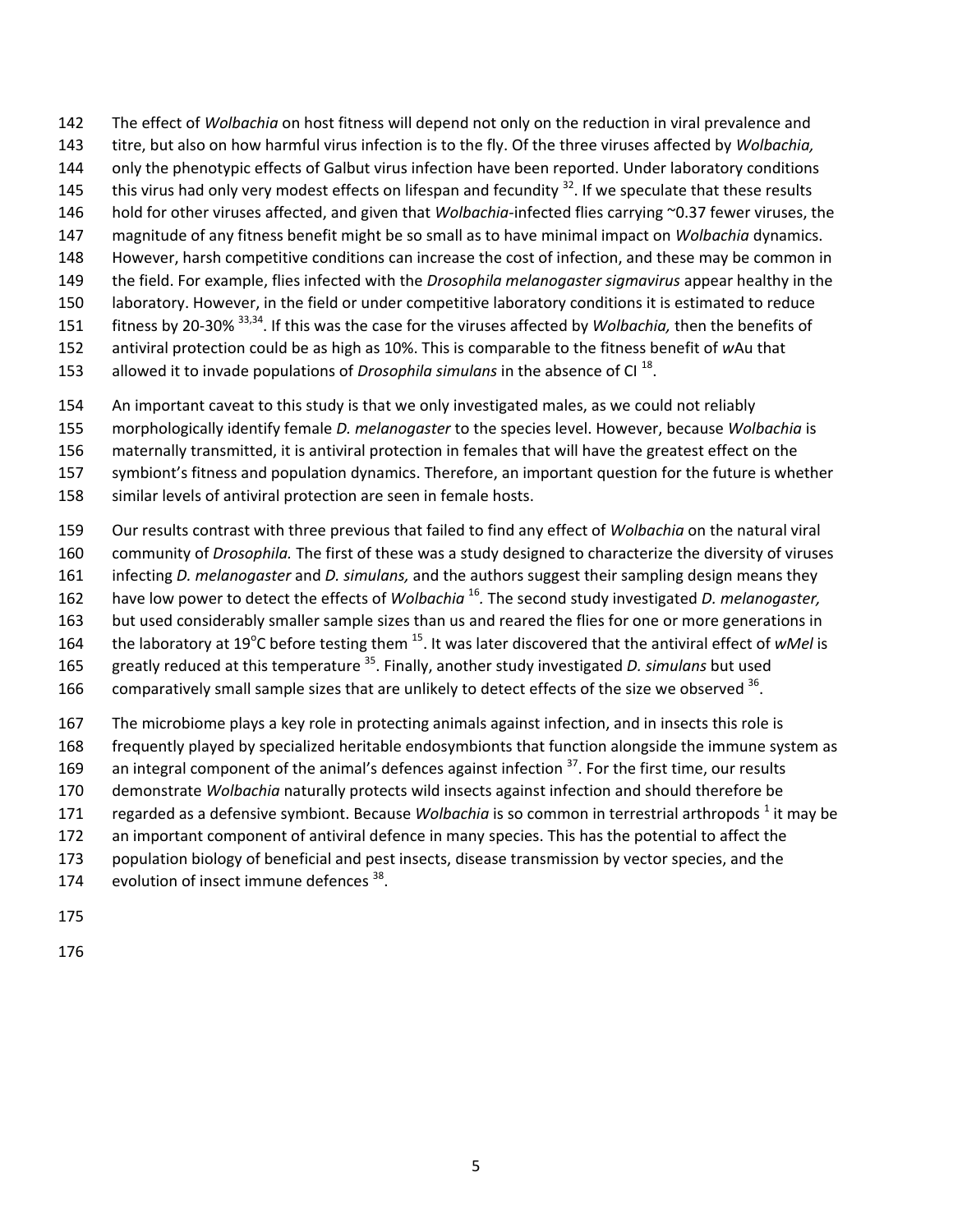#### 177 **Methods**

#### 178 *Field collection*

179 Flies were collected at Lyman Orchards in Middlefield, CT, USA, a common field site to collect natural

180 Drosophila melanogaster populations<sup>39,40</sup>. From the 4<sup>th</sup> to the 6<sup>th</sup> of September 2018, we collected a

181 total of 1014 *D. melanogaster* males by aspirating and netting over fermenting dropped peaches. We

- 182 collected males as they can be identified to species level morphologically and individually preserved
- 183 them in RNAlater<sup>TM</sup> reagent a few hours after field collecting.
- 184

## 185 *RNA preparation and* Wolbachia *screening*

186 RNA was isolated from single flies using TRIzol™ (ThermoFisher, 15596018) extraction as previously

187 described <sup>41</sup>. RNA pellets were re-suspended in 10µl nuclease free water (ThermoFisher, AM9930) and

188 stored at -80 $\degree$ C. Half of the RNA from each fly was saved for library preparation and half was reverse

189 transcribed with Promega GoScript reverse transcriptase and random hexamer primers. cDNA was

190 diluted 1:10 with nuclease free water. RT-qPCR was performed on an Applied Biosystems StepOnePlus

191 system using Sensifast Hi-Rox Sybr kit (Bioline) with the following PCR cycle: 95°C for 2 minutes followed

192 by 40 cycles of: 95°C for 5 seconds followed by 60°C for 30 seconds. Each sample was tested for

193 *Wolbachia* infection by amplification of a segment of the gene *atpD* by RT-qPCR using primers

194 CCTTATCTTAAAGGAGGAAA and AATCCTTTATGAGCTTTTGC<sup>31</sup>. To normalise estimates of *Wolbachia* and

195 virus loads we also amplified the fly gene *RpL32* using primers TGCTAAGCTGTCGCACAAATGG and 196 TGCGCTTGTTCGATCCGTAAC<sup>42</sup>.

197

# 198 *Library preparation and RNA sequencing*

199 Single fly RNA samples were combined into 40 different pools, each pool contained samples from 23

200 individual flies to give a total volume of 69µl per pool. The RNA from each pool was quantified using

201 Qubit RNA HS assay kit (ThermoFisher, Q32852). RNAseq libraries were prepared from each RNA pool as

202 follows: Ribosomal RNA was depleted using a Ribo-Zero Gold rRNA Removal Kit (Human/Mouse/Rat)

203 (Illumina, MRZG12324). Between 620ng of RNA for the lowest and 1800ng of RNA for the highest

204 sample in a total volume of 28µl was used. To this was added 8µl of Ribo-zero removal solution and 4µl

205 of Ribo-Zero reaction buffer. The protocol was followed according to the manufacturer's

206 recommendation. The rRNA-depleted RNA was cleaned up using ethanol precipitation and the resulting

207 pellet was re-suspended in 5µl of nuclease free water.

208 RNAseq libraries were prepared using the NEB Next Ultra II Directional RNA Library Prep kit for Illumina

209 (New England Biolabs, E7760L) according to the manufacturer's recommendations. All 5µl of the rRNA-

210 depleted sample was used for each library. Adapters used were from KAPA Single-Indexed Adapter kits

211 KK8701 and KK8702, the 30µM stock was diluted to 1.87µM before use. 8 cycles of PCR were used to

212 amplify the libraries. Libraries were quantified using Qubit HS DNA quantification kit (ThermoFisher,

213 Q32854). The final concentration of libraries was 11-29ng/µl in a volume of 20µl. The quality of the

214 libraries was assessed using Bioanalyzer HS DNA kit (Agilent, 5067-4626) according to the

215 manufacturer's instructions. The relative quantity of the libraries was ascertained using qPCR: 3 x 1:1000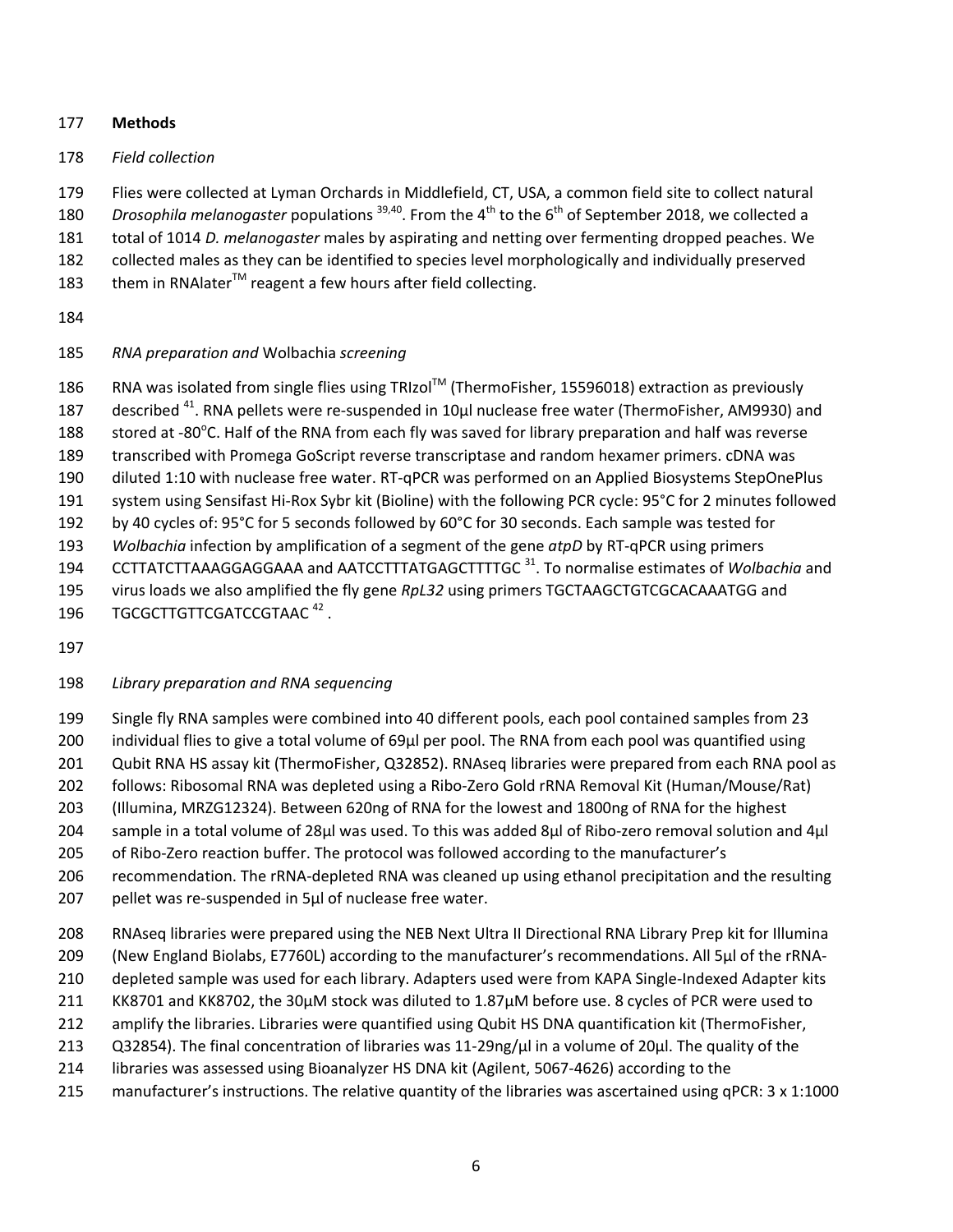- 216 dilutions were made from each library by adding 1µl of library to 1ml of 10mM Tris-HCl pH8.0 with
- 217 0.05% Tween 20. 2µl of each dilution was used in a qPCR reaction using primers, IS5.reamp.P5:
- 218 AATGATACGGCGACCACCGA and IS6.reamp.P7: CAAGCAGAAGACGGCATACGA<sup>43</sup>. Libraries were
- 219 normalized to the concentration of the lowest in the pool by diluting in 0.1x TE buffer and combined into
- 220 3 separate pools of 13 or 14 libraries. The multiplexed library pools were quantified by Qubit HS DNA as
- 221 above and assessed for quality and average fragment length using a Bioanalyzer HS DNA kit as above.
- 222 The concentration of each pool was calculated and then diluted to 20nM by adding the appropriate
- 223 quantity of 0.1 x TE buffer before sequencing. Paired-end RNA sequencing reads from 40 libraries were
- 224 obtained. Libraries were sequenced on three lanes of the Illumina HiSeq4000 with paired end 150bp
- 225 reads. Quality control of the raw RNA sequencing reads was implemented with TrimGalore-0.6.0
- 226 (http://www.bioinformatics.babraham.ac.uk/projects/trim\_galore/).
- 227

#### 228 *Mapping to published genomes*

229 The bioinformatic analyses are summarized in Supplementary Figure 4. Trimmed reads were mapped to

230 combined genomes of *Drosophila melanogaster, Wolbachia* strain *w*Mel and viruses isolated from or

- 231 associated with flies in the genus *Drosophila* (Supplementary Figure 4; Round 1 Mapping)*.* To account
- 232 for genetic variation in the viral population, the viral sequences included all the sequences deposited in
- 233 GenBank. Mapping was carried out with STAR-2.6.0 with default settings<sup>44</sup>. Uniquely and multiple
- 234 mapped reads were collected and counted for *D. melanogaster, Wolbachia* and each virus. Multiple
- 235 mapped reads were counted only once as a randomly selected location where they had mapped.
- 236

# 237 *Virus discovery*

238 To reduce the size of the dataset, unmapped reads from all libraries were pooled and mapped to

239 Ribosomal RNAs (rRNA) database downloaded from SILVA<sup>45</sup>, including both SSU and LSU datasets, using

240 bowtie2- v2.3.5.1  $^{46}$ . The rRNA reads were removed from the pooled reads. Trinity-v2.8.4  $^{47}$  was then

241 used to assemble transcript sequences from the pooled RNAseq reads with minimum contig length set

- 242 at 200 nucleotides. Assembled contigs with open reading frames no shorter than 30 amino acids
- 243 identified by TransDecoder (https://github.com/TransDecoder/TransDecoder) were collected, and
- 244 subsequently blasted to NCBI non-redundant protein database and viral non-redundant protein
- 245 database using DIAMOND blastx<sup>48</sup>. Contigs with blast top results corresponding to viral origins in both
- 246 databases were identified as candidate viral contigs, and were selected to be assembled into longer
- 247 contigs using Sequencher 4.5 (http://www.genecodes.com), followed by manual curation (Sequencher 248 contigs).
- 

249

250 These candidate viral contigs were once more queried against the NCBI non-redundant protein database 251 using DIAMOND blastx to identify closely related viruses for inclusion in phylogenetic analyses. Novel 252 viruses where the top blast hit in GenBank did not infect eukaryotes were excluded from downstream 253 analyses. Where available, RNA-dependent RNA-polymerase protein sequences of these related viruses 254 were then used to construct phylogenetic trees. Multiple sequence alignment was done using the M-255 Coffee mode in T-Coffee<sup>49</sup>. Phylogenies were estimated using PhyML<sup>50</sup> with LG substitution model and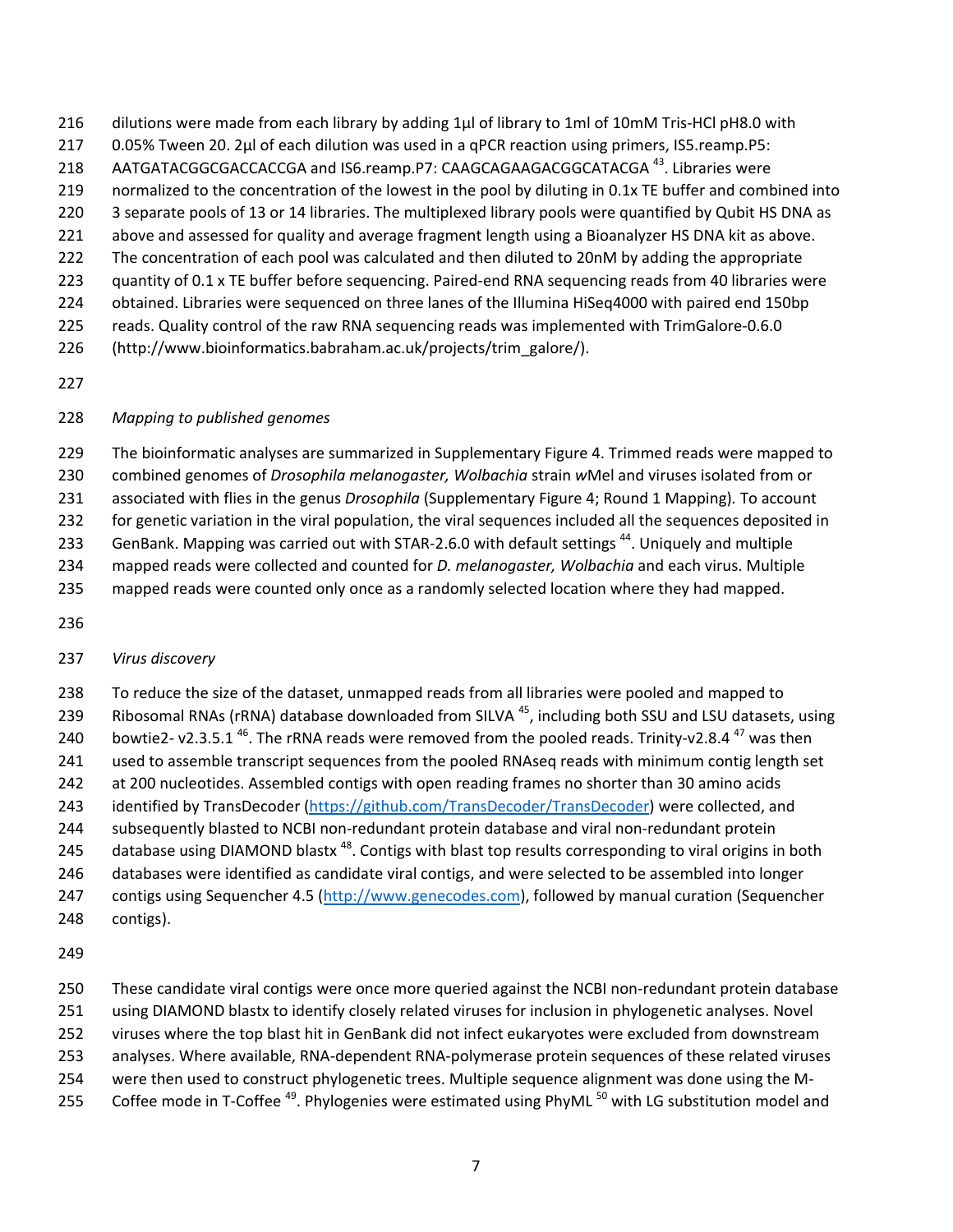- 256 nearest neighbour interchanging during the tree search. We identified numerous novel viruses that
- 257 clustered within the *Mitoviridae* in the phylogenetic tree, and these were excluded as they may have
- 258 been infecting other organisms such as yeasts and were mostly uncommon.
- 259

#### 260 *Viral abundance in RNAseq data*

261 Trimmed RNA reads from the 40 libraries were mapped to the same sequences as before (*Drosophila*  262 *melanogaster, Wolbachia* and *Drosophila* related viruses, with all published sequences included) 263 combined with the new viral contigs assembled from this population. Again, mapping was performed 264 using STAR-2.6.0 with default settings (Supplementary Figure 4; round.2 mapping). We counted the 265 reads mapping to *D. melanogaster, Wolbachia* and each virus. Multiple mapped reads were counted 266 once to a randomly selected mapped location.

- 267 The count of reads mapping to Grom virus (*D. obscura*) and Machany virus (*D. obscura*) read counts
- 268 were positively correlated with that of their close relatives, respectively Motts Mill virus (*D.*
- 269 melanogaster) and Kilifi virus (*D. melanogaster*)<sup>22</sup>, suggesting miss-mapping (Supplementary Figure 2).
- 270 Therefore, Grom virus and Machany virus read counts were reclassified into their respective relatives.
- 271 Twyford virus was excluded from analyses as it is likely a virus of the fungal pathogen *Entomophthora*
- *muscae* <sup>51</sup> 272 . Drosophila immigrans sigmavirus (DImmSV), which infects approximately 38% of *D.*
- 273 *immigrans flies* <sup>52</sup>, was excluded as there was evidence to suggest low levels of *D. immigrans*
- 274 contamination in the RNAseq libraries, and the count of *D. immigrans* mitochondrial COI reads was
- 275 positively correlated with the count of DimmSV reads (Supplementary Figure 2). Contamination could
- 276 have arisen in the field, during collection or in the laboratory. In the most heavily contaminated library,
- 277 the number of reads mapping to *D. immigrans* COI was less than 0.2% of the number of COI reads
- 278 mapping to *D. melanogaster*.
- 279 We used our PCR data (see below) to identify pairs of contigs that were likely segments of the same viral 280 genome. First, there was a strong correlation between the abundance of a new viral contig we identified 281 and Vera virus ( $r=0.99$ ,  $p<10^{-10}$ ) (Supplementary Figure 2A), suggesting these are two segments of the 282 same Partitiviridae genome. The abundance of Galbut virus and Chaq virus were also strongly correlated 283 ( $r=0.41$ ,  $p<10^{-10}$ ), but in this case many flies were infected with Galbut but not Chaq. This agrees with 284 previous data suggesting Chaq virus is either a satellite virus of Galbut virus or an 'optional' segment of 285 the Galbut virus genome  $^{21}$ . We therefore refer to this sequence as Galbut (Chaq) virus.
- 286

# 287 *Virus prevalence*

- 288 Quantitative PCR (qPCR) was used to determine the presence and load of each virus in each sampled fly.
- 289 Primers were designed in Primer-BLAST, which uses the Primer3 and BLAST, setting *Drosophila*
- 290 melanogaster as the organism to check specificity <sup>53,54</sup>. For virus primer design, we used out RNAseq
- 291 data to ensure there was no polymorphism in the first 5 bp in the 3' end of each primer  $55$ . A degenerate
- 292 base was used when a polymorphism was present elsewhere in the primer region with a minor allele
- 293 frequency over 10%. No more than one degenerate site per primer was allowed. The efficiency with 294 which each primer amplified viral RNA was estimated using a serial dilution of template cDNA. The
- 295 complete list the primers, their efficiency, and the amplified product size can be found in Supplementary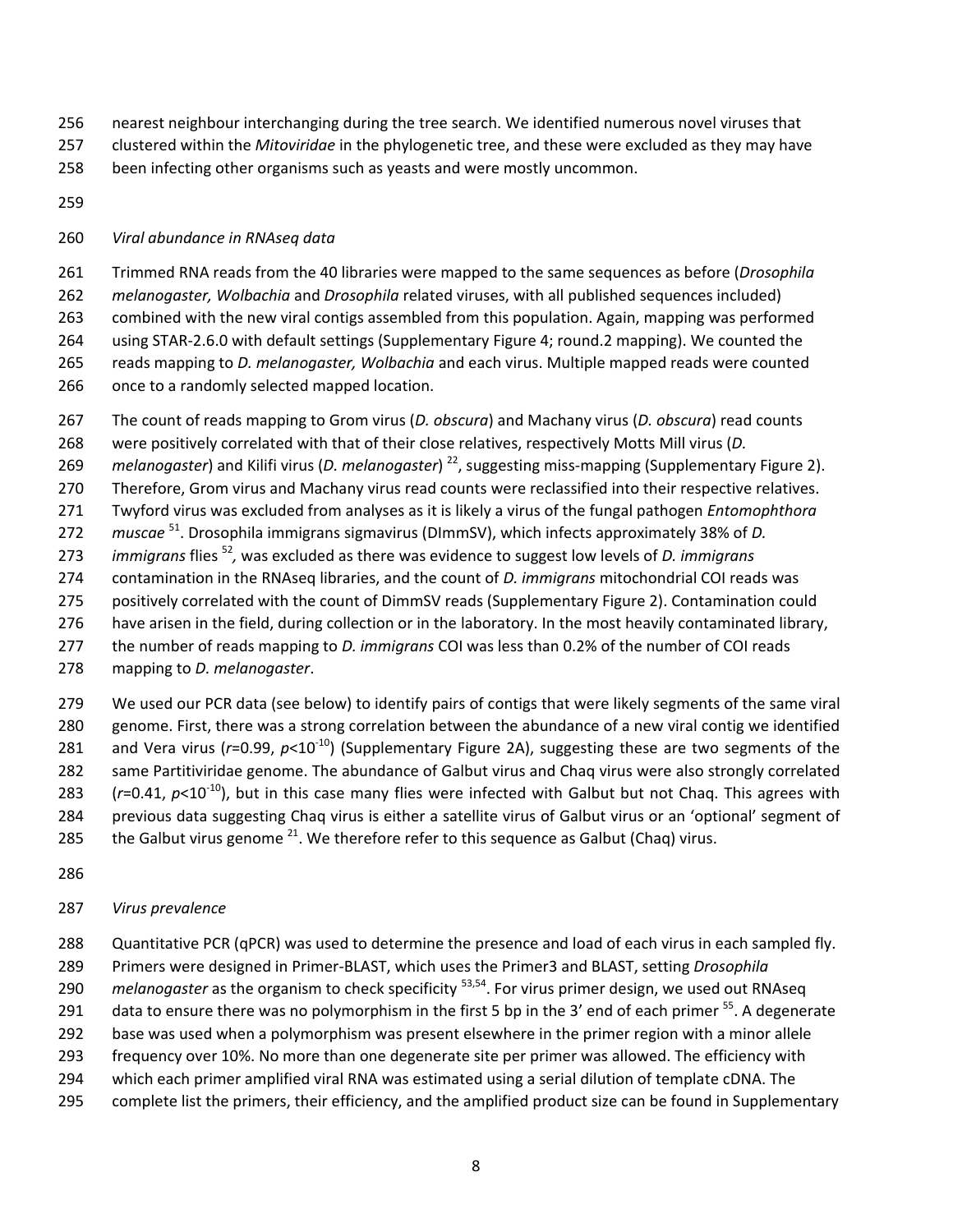296 Table 1. To verify results for Vera and Motts Mill viruses we repeated the PCR tests of all the samples 297 using an independent set of primers (Supplementary Figure 2). Amplifications by qPCR were carried out 298 with primer at a final concentration of 0.25  $\mu$ M, using SensiFAST SYBR Hi-ROX master mix (Bioline) and 2 299  $\mu$ L of a single-fly cDNA in a total volume of 10  $\mu$ L. Reactions were performed in 96 well plates, including 300 in each run six positive controls using cDNA library used in RNAseq as template and two template-free 301 negative controls. The reactions were done using a StepOnePlus Real-Time PCR System in the following 302 conditions: 95 °C for 2 min, 40 cycles at 95 °C for 5 s, 60 °C for 30 s. The product of reaction was 303 submitted to melting curve analysis to check the target-specific amplification, and samples where the 304 melting curve was anomalous were discarded. To calculate relative viral load, we used the amplification 305 of the host transcript *RpL32* (see above). Because primers for the viruses and the endogenous genes have approximate similar efficiencies, we calculated viral titer from the cycle thresholds (*Ct*) as 2<sup>Δ*Ct*</sup>, 307 where  $\Delta Ct = Ct_{Rol,32} - Ct_{virus}$ .

308

#### 309 *Statistics and reproducibility*

310 The effect of *Wolbachia* on the probability that flies were infected by viruses was estimated using a generalised linear mixed model implemented using the *R* package *MCMCglmm <sup>56</sup>* 311 *,* which uses Bayesian 312 Markov chain Monte Carlo (MCMC) techniques. The binary response variable was whether or not a 313 single fly tested positive for a given virus, which was treated as a binomial response with a logit link 314 function. The model included a single fixed effect—whether or not a fly was infected with *Wolbachia.*  315 The first random effect in the model was the identity of the individual fly being tested. The second 316 random effect was the identity of the virus being tested for. For this random effect, separate variances 317 were estimated for *Wolbachia*-infected and *Wolbachia*-free flies, and the covariance was set to zero 318 (specified as 'idh(wolbachia):virus' in *MCMCglmm*). We used inverse Wishart priors (*V*=1, *nu*=0.002). We 319 estimated the prevalence of viruses in *Wolbachia*-infected and *Wolbachia*-free flies from the random 320 effects of the model, and these estimates were transformed from the logit scale back into proportions. 321 Credible intervals were obtained as the 95% highest posterior density of these random effects. To 322 investigate if there was an effect of *Wolbachia* on flies being infected with a given virus, we calculated 323 the proportion of samples from the MCMC chain where the viral prevalence in *Wolbachia*-infected 324 samples is less than the prevalence in *Wolbachia-*free samples. The risk ratio was estimated by dividing 325 the random-effects estimate of the prevalence in *Wolbachia-*infected flies by the estimate in *Wolbachia-*326 free flies for each sample from the MCMC chain, and then calculating the mean (posterior mean) and 327 95% highest posterior density (95% credible interval) of these numbers.

- 328
- 329

#### 330 **Data availability statement**

331 The RNAseq data has been submitted to the NCBI Sequence Read Archive under the BioProject number

332 PRJNA728554. The assembled contigs of novel *D. melanogaster* associated viruses are available in

333 GenBank (MZ852356 to MZ852369). The data underlying Figure 1 and 2 is available in Supplementary

334 Data 1 (figure 1), Supplementary Data 2 (virus prevalence), Supplementary Data 3 (risk ratios) and

335 Supplementary Data 4 (viral load).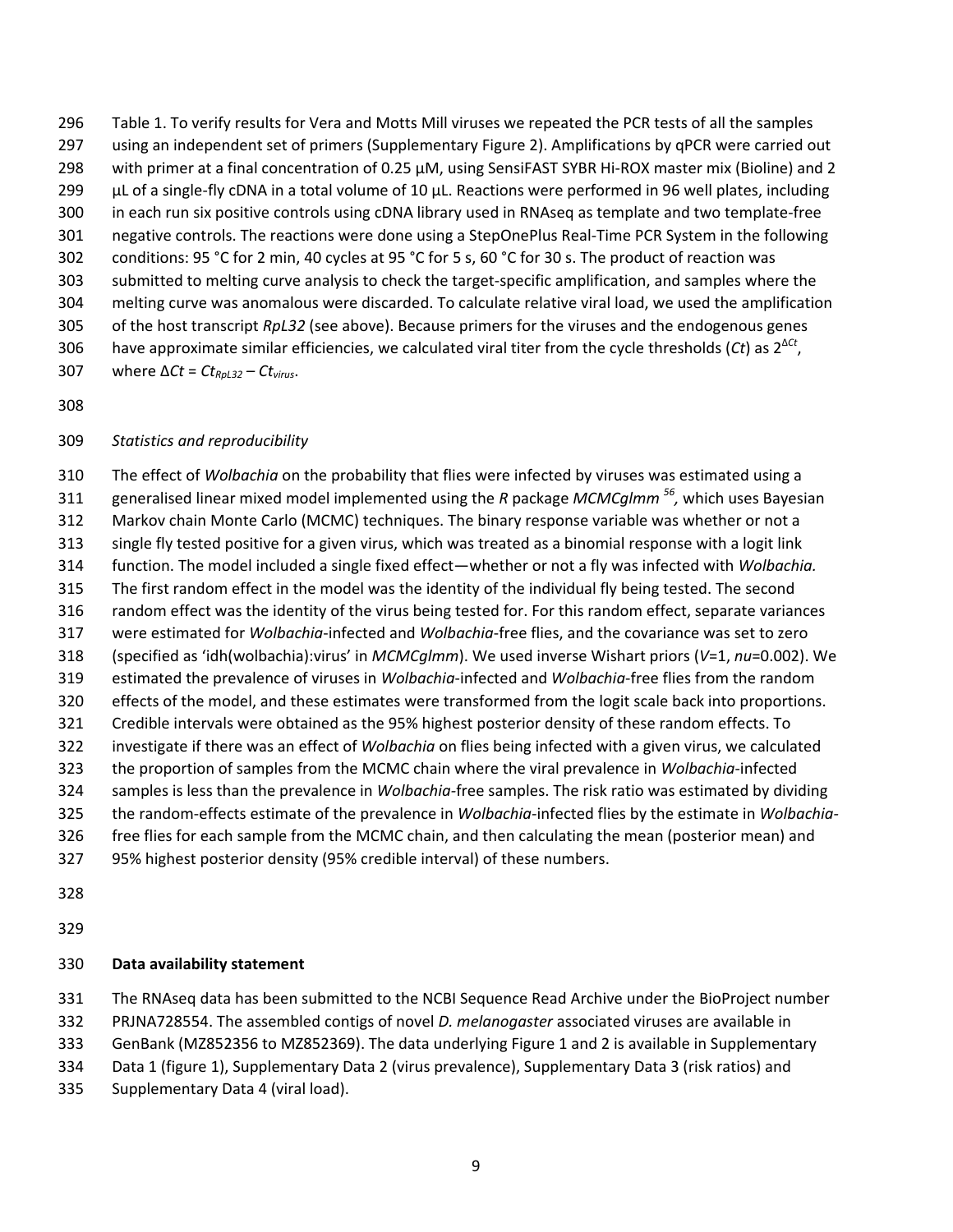336

## 337 **Code availability statement**

- 338 The code used for the bioinformatic analysis is available on the Github Repository at
- 339 https://doi.org/10.5281/zenodo.5525968<sup>57</sup>.
- 340
- 341 **Figure captions**
- 342

343 **Figure 1. Viruses associated with wild** *D. melanogaster.* The total number of RNAseq reads that map to 344 each virus (left). The prevalence of selected viruses estimated using quantitative PCR to test single flies 345 for infection (right). Error bars are 95% confidence intervals.

346

347 **Figure 2. Viral prevalence and load in** *Wolbachia***-free and** *Wolbachia-***infected flies.** (a) The prevalence 348 of viruses in male *D. melanogaster*. The bars are the posterior means of the random effect estimates of 349 a glm. The p values are posterior probabilities that the prevalence differs in *Wolbachia*-free and 350 *Wolbachia*-infected flies, estimated from the glm. (b) The risk of viral infection in *Wolbachia-*free flies 351 relative to *Wolbachia*-infected flies. Values above 1 indicate that *Wolbachia-*free flies are more likely to 352 be infected. The points are posterior means and the error bars are 95% credible intervals estimated 353 from a glm. (c) Viral load of Galbut virus in flies with and without *Wolbachia.* Viral load is measured by 354 quantitative PCR relative to the *Rpl32* mRNA. The P-value is the result of a one-way ANOVA. 355 356 357 **References** 358 359 1 Weinert, L. A., Araujo-Jnr, E. V., Ahmed, M. Z. & Welch, J. J. The incidence of bacterial 360 endosymbionts in terrestrial arthropods. *Proceedings of the Royal Society B: Biological Sciences* 361 **282**, 20150249, doi:10.1098/rspb.2015.0249 (2015). 362 2 Werren, J. H. Biology of Wolbachia. *Annu Rev Entomol* **42**, 587-609, 363 doi:10.1146/annurev.ento.42.1.587 (1997). 364 3 Turelli, M. & Hoffmann, A. A. Rapid spread of an inherited incompatibility factor in California 365 Drosophila. *Nature* **353**, 440-442, doi:10.1038/353440a0 (1991).

- 366 4 Werren, J. H., Baldo, L. & Clark, M. E. Wolbachia: master manipulators of invertebrate biology. 367 *Nature Reviews Microbiology* **6**, 741-751, doi:10.1038/nrmicro1969 (2008).
- 368 5 Teixeira, L., Ferreira, A. & Ashburner, M. The bacterial symbiont Wolbachia induces resistance to 369 RNA viral infections in Drosophila melanogaster. *Plos Biol* **6**, e2, 370 doi:10.1371/journal.pbio.1000002 (2008).
- 371 6 Hedges, L. M., Brownlie, J. C., O'Neill, S. L. & Johnson, K. N. Wolbachia and virus protection in 372 insects. *Science* **322**, 702, doi:10.1126/science.1162418 (2008).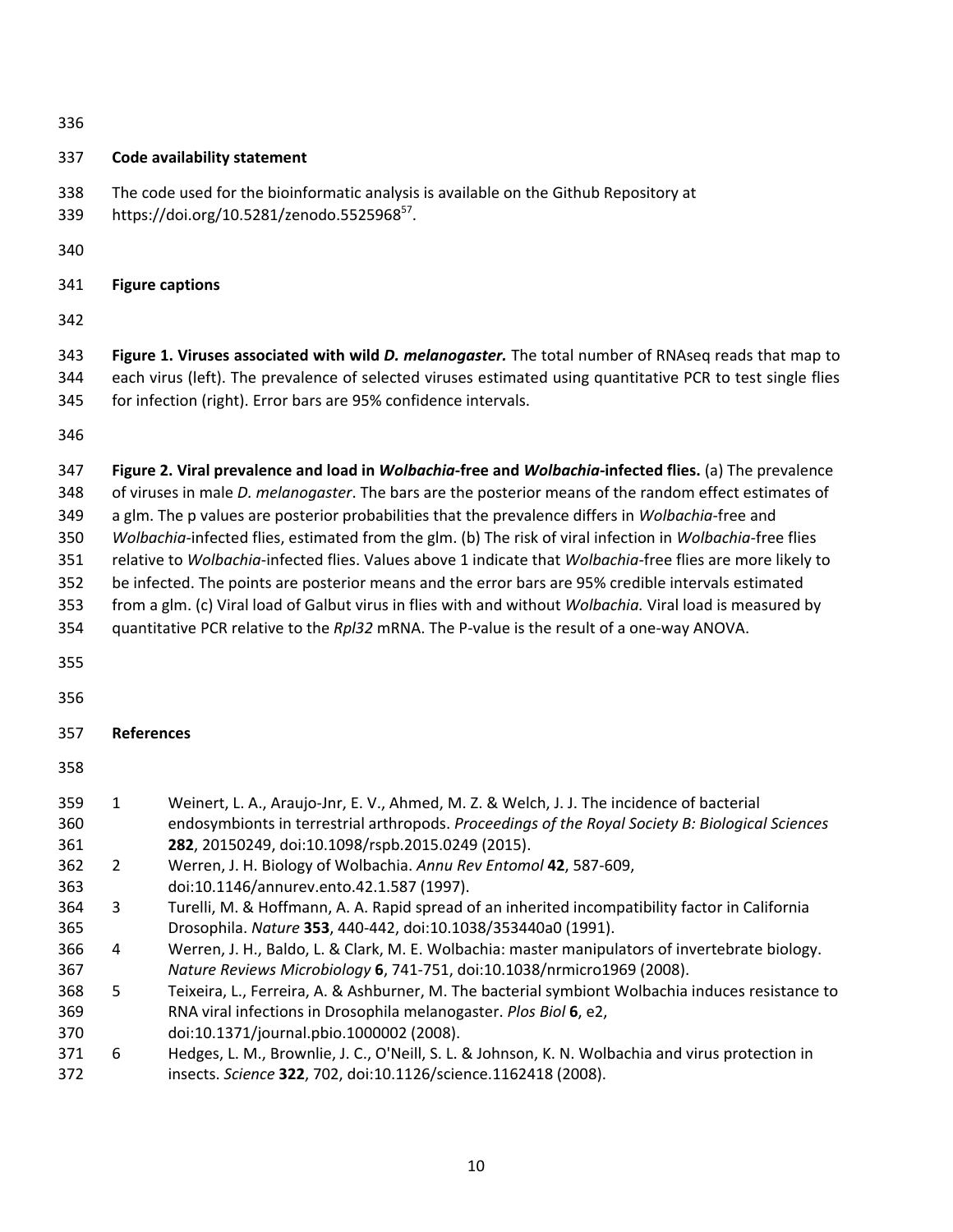| 373 | $\overline{7}$ | Rocha, M. N. et al. Pluripotency of Wolbachia against Arboviruses: the case of yellow fever.                                                             |
|-----|----------------|----------------------------------------------------------------------------------------------------------------------------------------------------------|
| 374 |                | Gates Open Res 3, 161, doi:10.12688/gatesopenres.12903.2 (2019).                                                                                         |
| 375 | 8              | Moreira, L. A. et al. A Wolbachia symbiont in Aedes aegypti limits infection with dengue,                                                                |
| 376 |                | Chikungunya, and Plasmodium. Cell 139, 1268-1278, doi:10.1016/j.cell.2009.11.042 (2009).                                                                 |
| 377 | 9              | Dutra, H. L. et al. Wolbachia Blocks Currently Circulating Zika Virus Isolates in Brazilian Aedes                                                        |
| 378 |                | aegypti Mosquitoes. Cell Host Microbe 19, 771-774, doi:10.1016/j.chom.2016.04.021 (2016).                                                                |
| 379 | 10             | Aliota, M. T. et al. The wMel Strain of Wolbachia Reduces Transmission of Chikungunya Virus in                                                           |
| 380 |                | Aedes aegypti. PLoS Negl Trop Dis 10, e0004677, doi:10.1371/journal.pntd.0004677 (2016).                                                                 |
| 381 | 11             | Schmidt, T. L. et al. Local introduction and heterogeneous spatial spread of dengue-suppressing                                                          |
| 382 |                | Wolbachia through an urban population of Aedes aegypti. Plos Biol 15, e2001894,                                                                          |
| 383 |                | doi:10.1371/journal.pbio.2001894 (2017).                                                                                                                 |
| 384 | 12             | Ryan, P. A. et al. Establishment of wMel Wolbachia in Aedes aegypti mosquitoes and reduction                                                             |
| 385 |                | of local dengue transmission in Cairns and surrounding locations in northern Queensland,                                                                 |
| 386 |                | Australia. Gates Open Research 3, 1547, doi:10.12688/gatesopenres.13061.2 (2020).                                                                        |
| 387 | 13             | Indriani, C. et al. Reduced dengue incidence following deployments of Wolbachia-infected Aedes                                                           |
| 388 |                | aegypti in Yogyakarta, Indonesia: a quasi-experimental trial using controlled interrupted time                                                           |
| 389 |                | series analysis. Gates Open Research 4, 50, doi:10.12688/gatesopenres.13122.1 (2020).                                                                    |
| 390 | 14             | Zug, R. & Hammerstein, P. Bad guys turned nice? A critical assessment of Wolbachia mutualisms                                                            |
| 391 |                | in arthropod hosts. Biol Rev Camb Philos Soc 90, 89-111, doi:10.1111/brv.12098 (2015).                                                                   |
| 392 | 15             | Shi, M. et al. No detectable effect of Wolbachia wMel on the prevalence and abundance of the                                                             |
| 393 |                | RNA virome of Drosophila melanogaster. Proc Biol Sci 285, doi:10.1098/rspb.2018.1165 (2018).                                                             |
| 394 | 16             | Webster, C. L. et al. The Discovery, Distribution, and Evolution of Viruses Associated with                                                              |
| 395 |                | Drosophila melanogaster. Plos Biol 13, e1002210, doi:10.1371/journal.pbio.1002210 (2015).                                                                |
| 396 | 17             | Pimentel, A. C., Cesar, C. S., Martins, M. & Cogni, R. The Antiviral Effects of the Symbiont                                                             |
| 397 |                | Bacteria Wolbachia in Insects. Front Immunol 11, 626329, doi:10.3389/fimmu.2020.626329                                                                   |
| 398 |                | (2021).                                                                                                                                                  |
| 399 | 18             | Kriesner, P., Hoffmann, A. A., Lee, S. F., Turelli, M. & Weeks, A. R. Rapid sequential spread of two                                                     |
| 400 |                | Wolbachia variants in Drosophila simulans. PLoS Pathog 9, e1003607,                                                                                      |
| 401 |                | doi:10.1371/journal.ppat.1003607 (2013).                                                                                                                 |
| 402 | 19             | Weeks, A. R., Turelli, M., Harcombe, W. R., Reynolds, K. T. & Hoffmann, A. A. From parasite to                                                           |
| 403 |                | mutualist: rapid evolution of Wolbachia in natural populations of Drosophila. Plos Biol 5, e114,                                                         |
| 404 |                | doi:10.1371/journal.pbio.0050114 (2007).                                                                                                                 |
| 405 | 20             | Hoffmann, A. A. & Turelli, M. Unidirectional incompatibility in Drosophila simulans: inheritance,                                                        |
| 406 |                | geographic variation and fitness effects. Genetics 119, 435-444 (1988).                                                                                  |
| 407 | 21             | Cross, S. T. et al. Partitiviruses Infecting Drosophila melanogaster and Aedes aegypti Exhibit                                                           |
| 408 |                | Efficient Biparental Vertical Transmission. J Virol 94, doi:10.1128/jvi.01070-20 (2020).                                                                 |
| 409 | 22             | Webster, C. L., Longdon, B., Lewis, S. H. & Obbard, D. J. Twenty-Five New Viruses Associated                                                             |
| 410 |                | with the Drosophilidae (Diptera). Evolutionary bioinformatics online 12, 13-25,                                                                          |
| 411 |                | doi:10.4137/ebo.S39454 (2016).                                                                                                                           |
| 412 | 23             | Jousset, F. X. & Plus, N. [Study of the vertical transmission and horizontal transmission of                                                             |
| 413 |                | "Drosophila melanogaster" and "Drosophila immigrans" picornavirus (author's transl)]. Ann                                                                |
| 414 |                | Microbiol (Paris) 126, 231-249 (1975).                                                                                                                   |
| 415 | 24             | Jousset, F. X., Plus, N., Croizier, G. & Thomas, M. [Existence in Drosophila of 2 groups of                                                              |
| 416 |                | picornavirus with different biological and serological properties]. CR Acad Hebd Seances Acad                                                            |
| 417 |                | Sci D 275, 3043-3046 (1972).                                                                                                                             |
| 418 | 25             | Kapun, M. et al. Genomic Analysis of European Drosophila melanogaster Populations Reveals                                                                |
| 419 |                |                                                                                                                                                          |
| 420 |                | Longitudinal Structure, Continent-Wide Selection, and Previously Unknown DNA Viruses. Mol<br>Biol Evol 37, 2661-2678, doi:10.1093/molbev/msaa120 (2020). |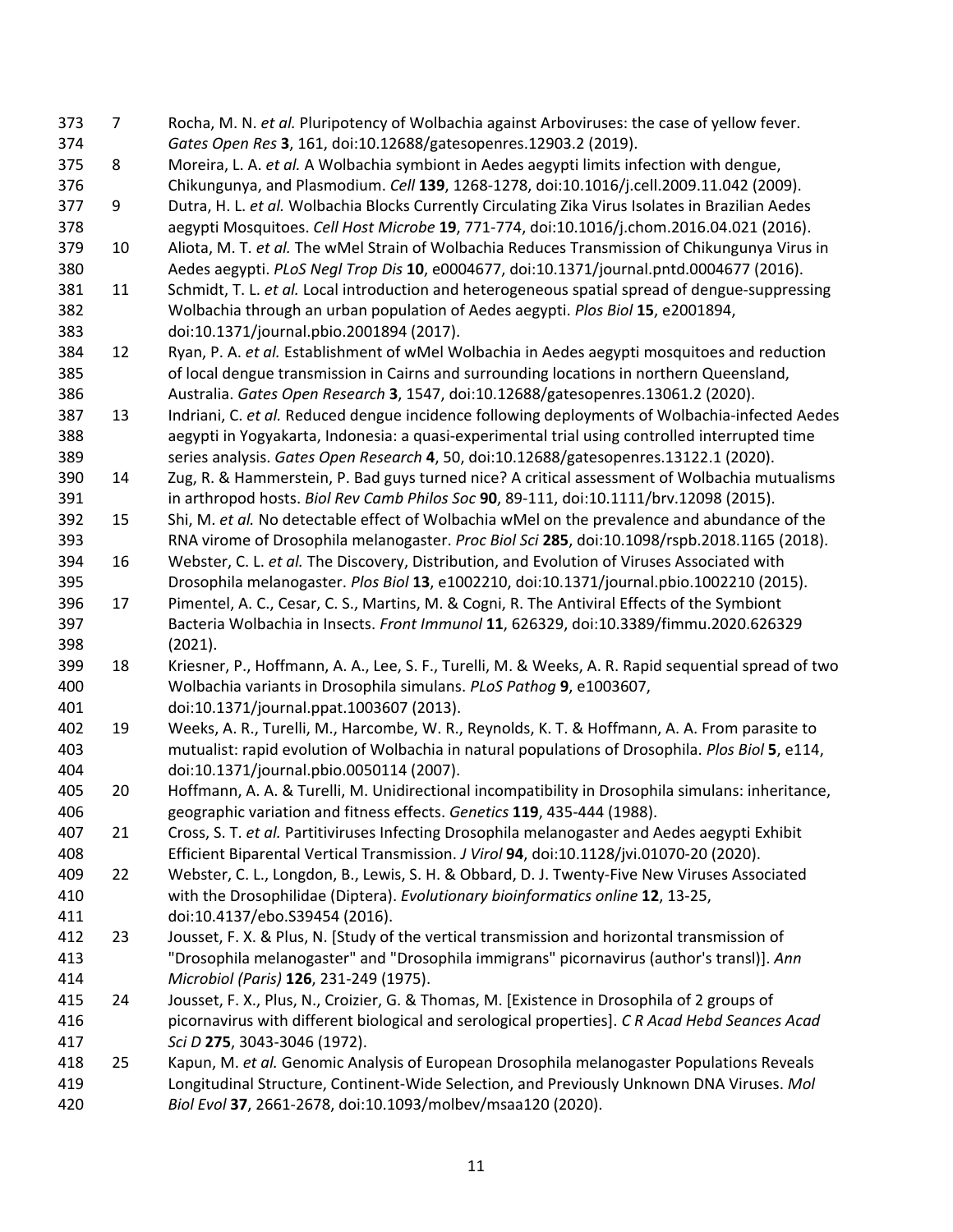421 26 Medd, N. C. *et al.* The virome of Drosophila suzukii, an invasive pest of soft fruit. *Virus Evol* **4**, 422 vey009, doi:10.1093/ve/vey009 (2018). 423 27 Longdon, B. *et al.* The evolution, diversity, and host associations of rhabdoviruses. *Virus Evol* **1**, 424 vev014, doi:10.1093/ve/vev014 (2015). 425 28 Schoonvaere, K., Smagghe, G., Francis, F. & de Graaf, D. C. Study of the Metatranscriptome of 426 Eight Social and Solitary Wild Bee Species Reveals Novel Viruses and Bee Parasites. *Front*  427 *Microbiol* **9**, 177, doi:10.3389/fmicb.2018.00177 (2018). 428 29 Pettersson, J. H., Shi, M., Eden, J. S., Holmes, E. C. & Hesson, J. C. Meta-Transcriptomic 429 Comparison of the RNA Viromes of the Mosquito Vectors Culex pipiens and Culex torrentium in 430 Northern Europe. *Viruses* **11**, doi:10.3390/v11111033 (2019). 431 30 Mahar, J. E., Shi, M., Hall, R. N., Strive, T. & Holmes, E. C. Comparative Analysis of RNA Virome 432 Composition in Rabbits and Associated Ectoparasites. *J Virol* **94**, doi:10.1128/jvi.02119-19 433 (2020). 434 31 Martinez, J. *et al.* Symbionts Commonly Provide Broad Spectrum Resistance to Viruses in Insects: 435 A Comparative Analysis of Wolbachia Strains. *Plos Pathogens* **10**, doi:ARTN e1004369 436 10.1371/journal.ppat.1004369 (2014). 437 32 Cross, S. T. *et al.* Galbut virus infection minimally influences *Drosophila melanogaster* fitness 438 traits in a strain and sex-dependent manner. *bioRxiv*, 2021.2005.2018.444759, 439 doi:10.1101/2021.05.18.444759 (2021). 440 33 Yampolsky, L. Y., Webb, C. T., Shabalina, S. A. & Kondrashov, A. S. Rapid accumulation of a 441 vertically transmitted parasite triggered by relaxation of natural selection among hosts. 442 *Evolutionary Ecology Research* **1**, 581–589 (1999). 443 34 Wilfert, L. & Jiggins, F. M. The dynamics of reciprocal selective sweeps of host resistance and a 444 parasite counter-adaptation in Drosophila. *Evolution* **67**, 761-773, doi:10.1111/j.1558- 445 5646.2012.01832.x (2013). 446 35 Chrostek, E., Martins, N., Marialva, M. S. & Teixeira, L. *Wolbachia* conferred antiviral protection 447 is determined by developmental temperature. *bioRxiv*, 2020.2006.2024.169169, 448 doi:10.1101/2020.06.24.169169 (2020). 449 36 Ortiz-Baez, A. S., Shi, M., Hoffmann, A. A. & Holmes, E. C. RNA virome diversity and *Wolbachia*  450 infection in individual *Drosophila simulans* flies. *bioRxiv*, 2021.2005.2009.443333, 451 doi:10.1101/2021.05.09.443333 (2021). 452 37 Haine, E. R. Symbiont-mediated protection. *Proc Biol Sci* **275**, 353-361, 453 doi:10.1098/rspb.2007.1211 (2008). 454 38 Martinez, J. *et al.* Addicted? Reduced host resistance in populations with defensive symbionts. 455 *Proc Biol Sci* **283**, doi:10.1098/rspb.2016.0778 (2016). 456 39 Cogni, R. *et al.* Variation in Drosophila melanogaster central metabolic genes appears driven by 457 natural selection both within and between populations. *P Roy Soc B-Biol Sci* **282**, 20142688, 458 doi:10.1098/rspb.2014.2688 (2015). 459 40 Cogni, R. *et al.* On the long-term stability of clines in some metabolic genes in *Drosophila*  460 *melanogaster*. *Sci. Rep.* **7**, doi:10.1038/srep42766 (2017). 461 41 Longdon, B. *et al.* The Causes and Consequences of Changes in Virulence following Pathogen 462 Host Shifts. *Plos Pathogens* **11**, doi:10.1371/journal.ppat.1004728 (2015). 463 42 Longdon, B., Hadfield, J. D., Webster, C. L., Obbard, D. J. & Jiggins, F. M. Host phylogeny 464 determines viral persistence and replication in novel hosts. *PLoS Pathog* **7**, e1002260, 465 doi:10.1371/journal.ppat.1002260 (2011). 466 43 Meyer, M. & Kircher, M. Illumina sequencing library preparation for highly multiplexed target 467 capture and sequencing. *Cold Spring Harb Protoc* **2010**, pdb.prot5448, 468 doi:10.1101/pdb.prot5448 (2010).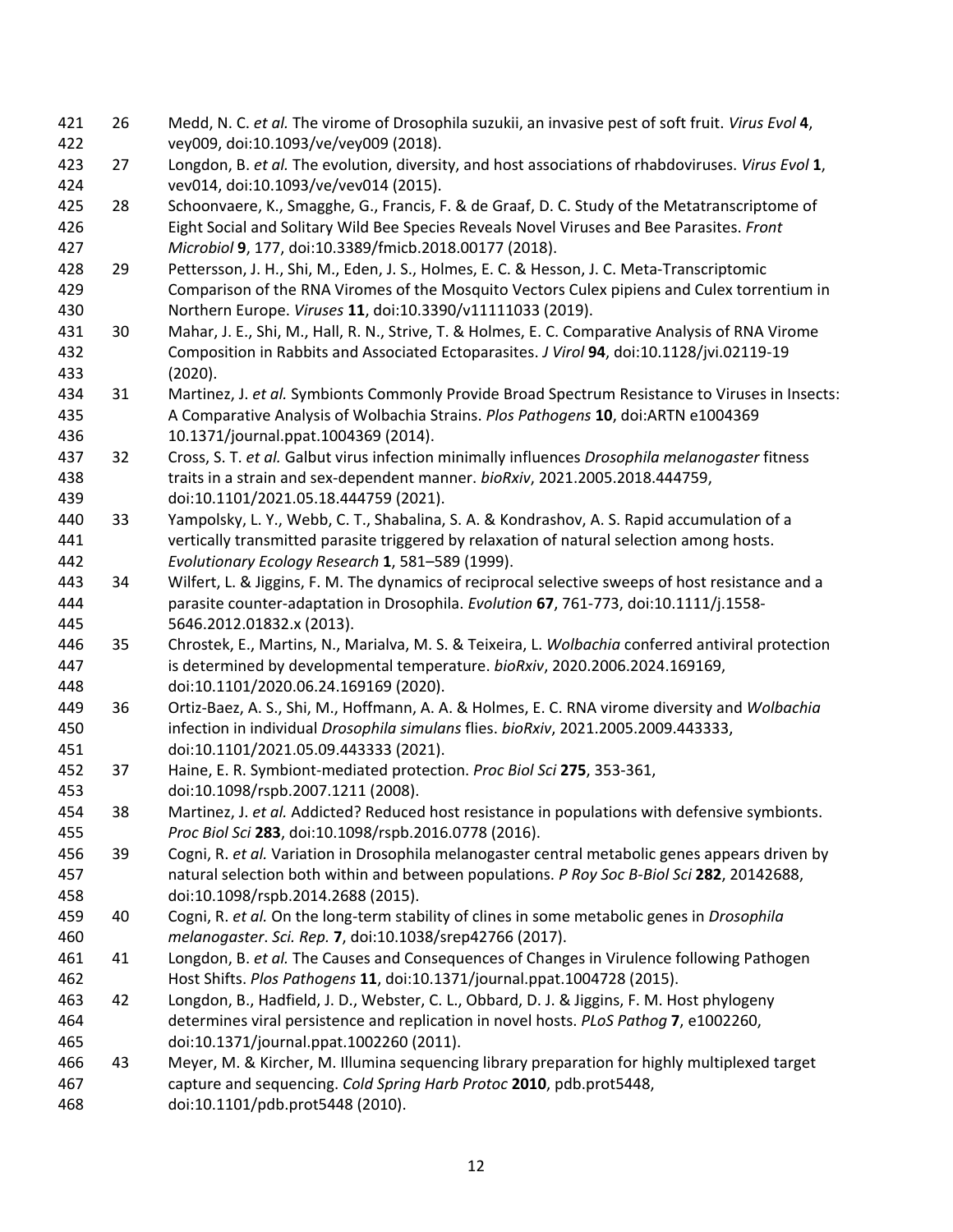| 469 | 44 | Dobin, A. et al. STAR: ultrafast universal RNA-seq aligner. Bioinformatics 29, 15-21,               |
|-----|----|-----------------------------------------------------------------------------------------------------|
| 470 |    | doi:10.1093/bioinformatics/bts635 (2013).                                                           |
| 471 | 45 | Quast, C. et al. The SILVA ribosomal RNA gene database project: improved data processing and        |
| 472 |    | web-based tools. Nucleic Acids Res 41, D590-596, doi:10.1093/nar/gks1219 (2013).                    |
| 473 | 46 | Langmead, B. & Salzberg, S. L. Fast gapped-read alignment with Bowtie 2. Nat Methods 9, 357-        |
| 474 |    | 359, doi:10.1038/nmeth.1923 (2012).                                                                 |
| 475 | 47 | Grabherr, M. G. et al. Full-length transcriptome assembly from RNA-Seq data without a               |
| 476 |    | reference genome. Nat Biotechnol 29, 644-652, doi:10.1038/nbt.1883 (2011).                          |
| 477 | 48 | Buchfink, B., Xie, C. & Huson, D. H. Fast and sensitive protein alignment using DIAMOND. Nat        |
| 478 |    | Methods 12, 59-60, doi:10.1038/nmeth.3176 (2015).                                                   |
| 479 | 49 | Notredame, C., Higgins, D. G. & Heringa, J. T-Coffee: A novel method for fast and accurate          |
| 480 |    | multiple sequence alignment. J Mol Biol 302, 205-217, doi:10.1006/jmbi.2000.4042 (2000).            |
| 481 | 50 | Guindon, S. et al. New algorithms and methods to estimate maximum-likelihood phylogenies:           |
| 482 |    | assessing the performance of PhyML 3.0. Syst Biol 59, 307-321, doi:10.1093/sysbio/syq010            |
| 483 |    | (2010).                                                                                             |
| 484 | 51 | Coyle, M. C., Elya, C. N., Bronski, M. & Eisen, M. B. Entomophthovirus: An insect-derived iflavirus |
| 485 |    | that infects a behavior manipulating fungal pathogen of dipterans. bioRxiv, 371526,                 |
| 486 |    | doi:10.1101/371526 (2018).                                                                          |
| 487 | 52 | Longdon, B. et al. Vertically transmitted rhabdoviruses are found across three insect families and  |
| 488 |    | have dynamic interactions with their hosts. P Roy Soc B-Biol Sci 284,                               |
| 489 |    | doi:10.1098/rspb.2016.2381 (2017).                                                                  |
| 490 | 53 | Untergasser, A. et al. Primer3--new capabilities and interfaces. Nucleic Acids Res 40, e115,        |
| 491 |    | doi:10.1093/nar/gks596 (2012).                                                                      |
| 492 | 54 | Ye, J. et al. Primer-BLAST: A tool to design target-specific primers for polymerase chain reaction. |
| 493 |    | BMC Bioinformatics 13, 134, doi:10.1186/1471-2105-13-134 (2012).                                    |
| 494 | 55 | Lefever, S., Pattyn, F., Hellemans, J. & Vandesompele, J. Single-nucleotide polymorphisms and       |
| 495 |    | other mismatches reduce performance of quantitative PCR assays. Clin Chem 59, 1470-1480,            |
| 496 |    | doi:10.1373/clinchem.2013.203653 (2013).                                                            |
| 497 | 56 | Hadfield, J. D. MCMC Methods for Multi-Response Generalized Linear Mixed Models: The                |
| 498 |    | MCMCglmm R Package. 2010 33, 22, doi:10.18637/jss.v033.i02 (2010).                                  |
| 499 | 57 | Cogni, R., Ding, S. D., Pimentel, A. C., Day, J. P. & Jiggins, F. M.<br>(Zenodo 2021).              |
|     |    |                                                                                                     |

500

#### 501 **Acknowledgements**

502 We thank Darren Obbard for advice on viral taxonomy and nomenclature. Funding for this work was 503 provided by a Newton Advanced Fellowship from the Royal Society, the São Paulo Research Foundation 504 (FAPESP) (2013/25991-0 and 2015/08307-3), the National Council for Scientific and Technological

505 Development (CNPq) (154568/2018-0 and 307447/2018-9) and the Natural Environment Research

506 Council (NE/P00184X/1).

507

# 508 **Author Contributions**

509 RC and FMJ designed the study. RC, ACP and JPD collected the data, SDD, FMJ and RC analysed the data.

510 FMJ and RC wrote the manuscript with inputs from all other authors.

511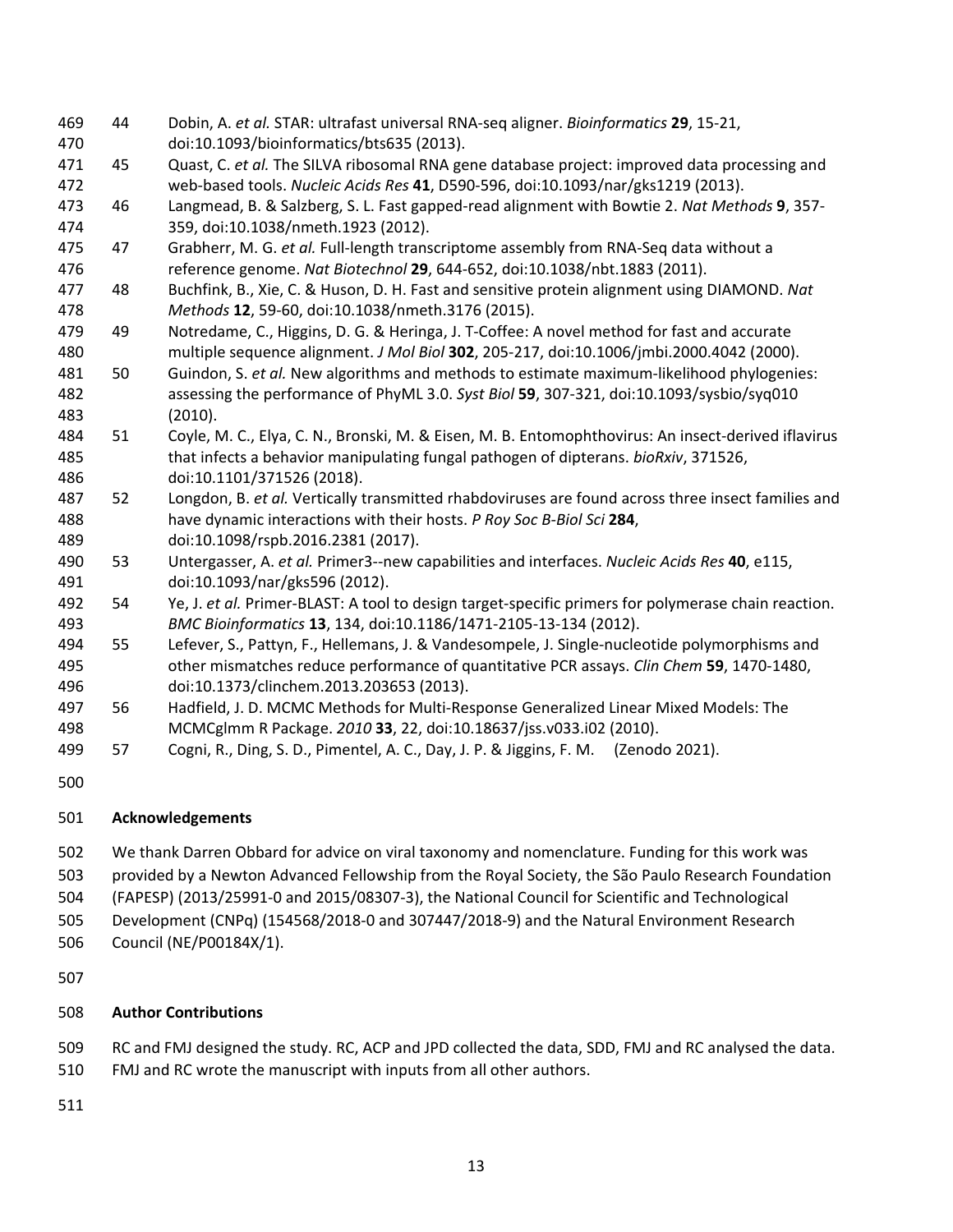# **Competing interests**

513 The authors declare no competing interests.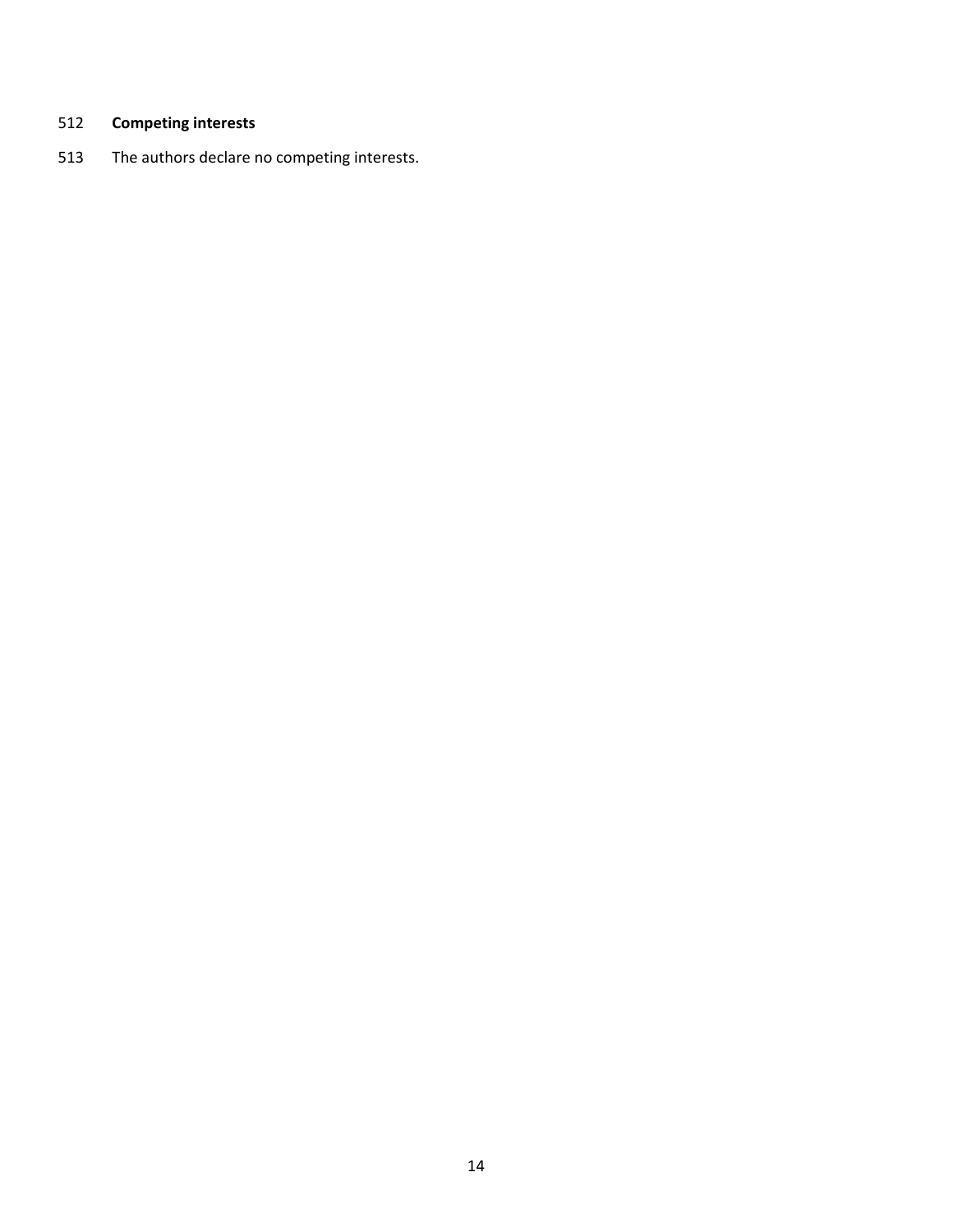

# **Known D. melanogaster virus Novel D. melanogaster virus**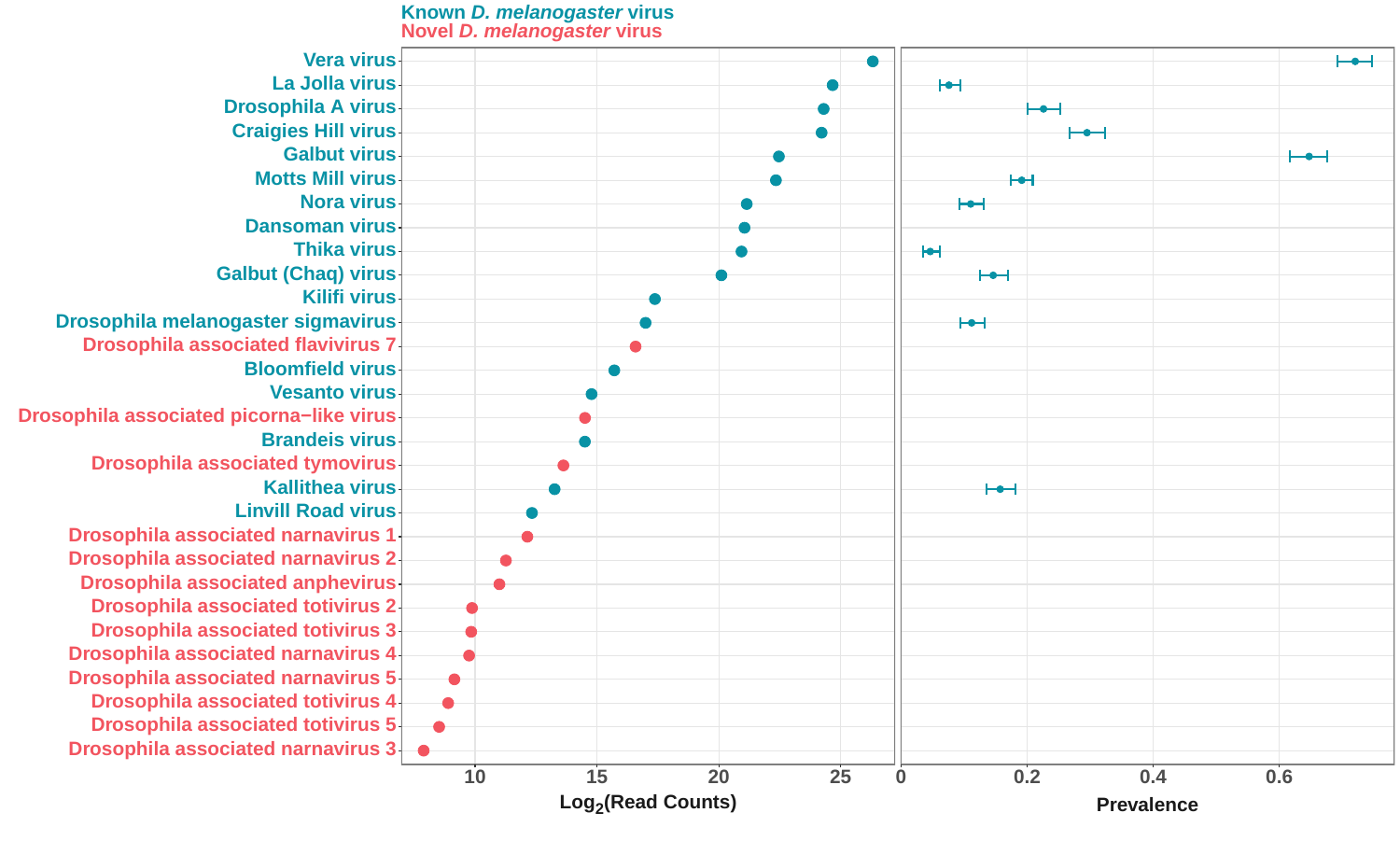



C



No Wolbachia Wolbachia